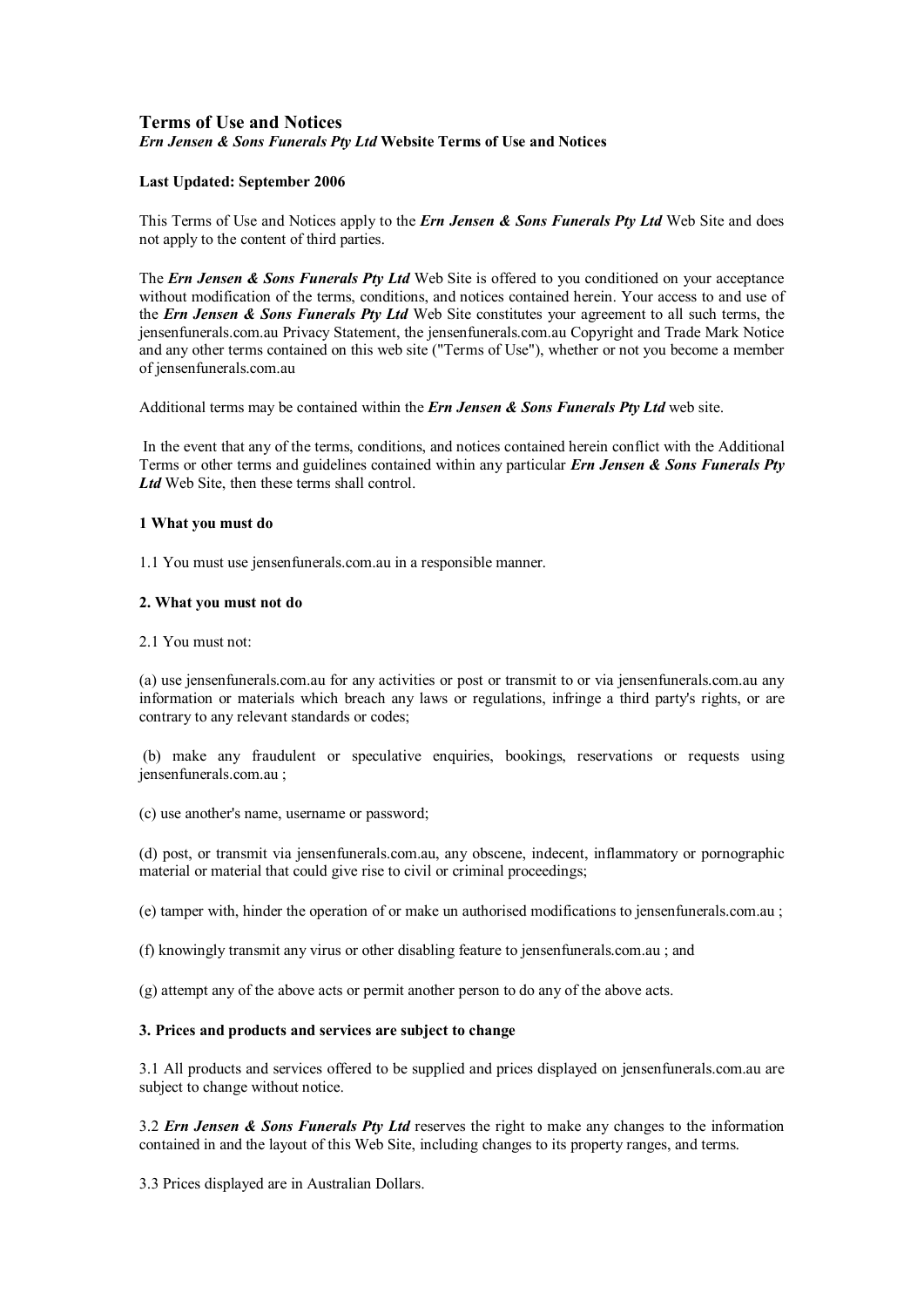# **4. Security**

4.1 We have implemented procedures and installed equipment to safeguard the security and confidentiality of your information. We continually review these arrangements to ensure we are doing all that is reasonably and technically feasible at the time to protect your information, although because of the nature of the Internet, we cannot guarantee that it is totally protected from hackers or misuse; Thus Information passed through the web site should treated as insecure.

## **5. Use of your information and material**

5.1 When you send us any feedback, suggestions, ideas or other materials in relation to or via jensenfunerals.com.au, you agree that *Ern Jensen & Sons Funerals Pty Ltd* can use, reproduce, publish, modify, adapt and transmit them to others free of charge and without restriction, subject to our obligations in our **Privacy Policy Statement**.

5.2 To access information we have obtained about you as an individual, you may request access to this information, and if we are reasonably able to do so, provide you this access. Send access requests to contact@jensenfunerals.com.au.

5.3 If you believe the information *Ern Jensen & Sons Funerals Pty Ltd* has about you as an individual and/or business entity is inaccurate or outdated or is misleading because it is incomplete and you wish to change this information, please send your request to contact@jensenfunerals.com.au. We will then amend the information as you request, or give you reasons why not.

# **6. General Matters**

6.1 This agreement is governed by the law in force in the State of Victoria, Australia, and the parties irrevocably submit to the nonexclusive jurisdiction of the courts of Victoria, Australia and courts of appeal from them for determining any dispute concerning this agreement.

6.2 If any of these Terms of Use are invalid or unenforceable, it will be struck out and the remaining terms will remain in force.

6.3 If we do not act in relation to a breach by you of these Terms of Use, this does not waive our right to act with respect to subsequent or similar breaches.

6.4 In this agreement a reference to 'we/us' means a reference to *Ern Jensen & Sons Funerals Pty Ltd* both jointly and severally.

6.5 The contents of this Web Site have been prepared for an Australian audience only.

## **7. Modification of these terms of use**

7.1 *Ern Jensen & Sons Funerals Pty Ltd* reserves the right to change the terms, conditions, and notices under which the Site/Services are offered, including but not limited to the charges associated with the use of the *Ern Jensen & Sons Funerals Pty Ltd* Site/Services. You are responsible for regularly reviewing these terms and conditions and additional terms posted on particular websites. Your continued use of the *Ern Jensen & Sons Funerals Pty Ltd* Site/Services constitutes your agreement to all such terms, conditions, and notices.

## **8. Links to third party sites**

8.1 The *Ern Jensen & Sons Funerals Pty Ltd* Site/Services may contain links to third party Web Sites ("Linked Sites"). The Linked Sites are not under the control of *Ern Jensen & Sons Funerals Pty Ltd* and *Ern Jensen & Sons Funerals Pty Ltd* is not responsible for the contents of any Linked Site, including without limitation any link contained in a Linked Site, or any changes or updates to a Linked Site. *Ern Jensen & Sons Funerals Pty Ltd* is not responsible for web casting or any other form of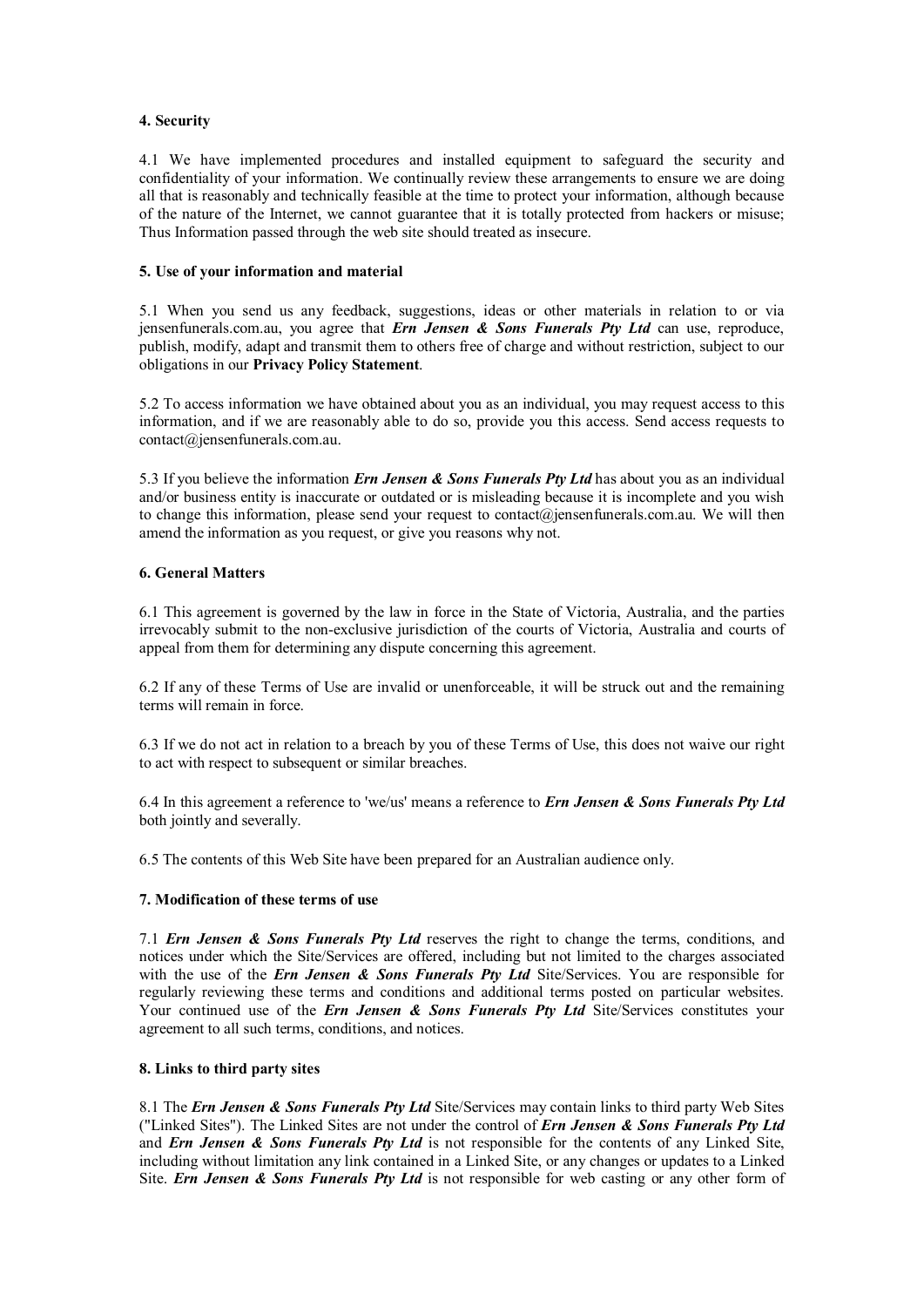transmission received from any Linked Site, nor is *Ern Jensen & Sons Funerals Pty Ltd* responsible if the Linked Site is not working appropriately. *Ern Jensen & Sons Funerals Pty Ltd* is providing these links to you only as a convenience, and the inclusion of any link does not imply endorsement by *Ern Jensen & Sons Funerals Pty Ltd* of the site or any association with its operators. You are responsible for viewing and abiding by the privacy statements and terms of use posted at the Linked Sites.

8.2 Any dealings with third parties (including advertisers) included within the *Ern Jensen & Sons Funerals Pty Ltd* Site/Services or participation in promotions, including the delivery of and the payment for goods and services, and any other terms, conditions, warranties or representations associated with such dealings or promotions, are solely between you and the advertiser or other third party. *Ern Jensen & Sons Funerals Pty Ltd* shall not be responsible or liable for any part of any such dealings or promotions.

## **9. No unlawful or prohibited use**

9.1 As a condition of your use of the *Ern Jensen & Sons Funerals Pty Ltd* Site/Services, you will not use the *Ern Jensen & Sons Funerals Pty Ltd* Site/Services for any purpose that is unlawful or prohibited by these terms, conditions, and notices. You may not use the *Ern Jensen & Sons Funerals Pty Ltd* Site/Services in any manner that could damage, disable, overburden, or impair any *Ern Jensen & Sons Funerals Pty Ltd* Site/Service(s) (or the network(s) connected to any *Ern Jensen & Sons Funerals Pty Ltd* Site/Service(s)) or interfere with any other party's use and enjoyment of any *Ern Jensen & Sons Funerals Pty Ltd* Site/Service(s). You may not attempt to gain unauthorised access to any *Ern Jensen & Sons Funerals Pty Ltd* Site/Service, other accounts, computer systems or networks connected to any *Ern Jensen & Sons Funerals Pty Ltd* Site/Service, through hacking, password mining or any other means. You may not obtain or attempt to obtain any materials or information through any means not intentionally made available through the *Ern Jensen & Sons Funerals Pty Ltd* Site/Services.

9.2 Copyright in the design, layout, graphics and other content of this Web Site belongs to *Ern Jensen & Sons Funerals Pty Ltd* Copying, modification, reproduction or distribution of the same without the prior consent of *Ern Jensen & Sons Funerals Pty Ltd* is prohibited.

#### **10. Disclaimer and limitation of liability**

10.1 You indemnify us and our officers, employees, agents and related bodies corporate from and against all actions, claims, suits, demands, damages, liabilities, costs or expenses arising out of or in any way connected to the use of jensenfunerals.com.au by you or someone using your name and password.

10.2 To the extent permitted by law, neither we nor any of our officers, employees, agents or related bodies corporate will be liable in any way (including for negligence) for any loss, damage, costs or expenses suffered by you or claims made against you through the use of jensenfunerals.com.au, any failure to provide jensenfunerals.com.au, or in connection with any products, services or information supplied, offered to be supplied or advertised via jensenfunerals.com.au.

10.3 To the extent permitted by law, all warranties, conditions and representations about jensenfunerals.com.au, the availability of jensenfunerals.com.au for access and use, the property and services advertised, offered to be supplied or supplied via jensenfunerals.com.au and the information provided on jensenfunerals.com.au are excluded. If a term is implied by law into these Terms of Use and the law prohibits provisions in a contract excluding or modifying liability under that term, then it will be included in these Terms of Use. However, our liability for breach of such term will be limited, at our option, to one or more of the following (a) in relation to goods: (i) the replacement of the goods or the supply of equivalent goods; (ii) the repair of such goods; (iii) the payment of the cost of replacing the goods or acquiring equivalent goods; or (iv) payment of the cost of having the goods repaired; (b) in relation to services: (i) the supply of the services again; (ii) the payment of the cost of having the services supplied again.